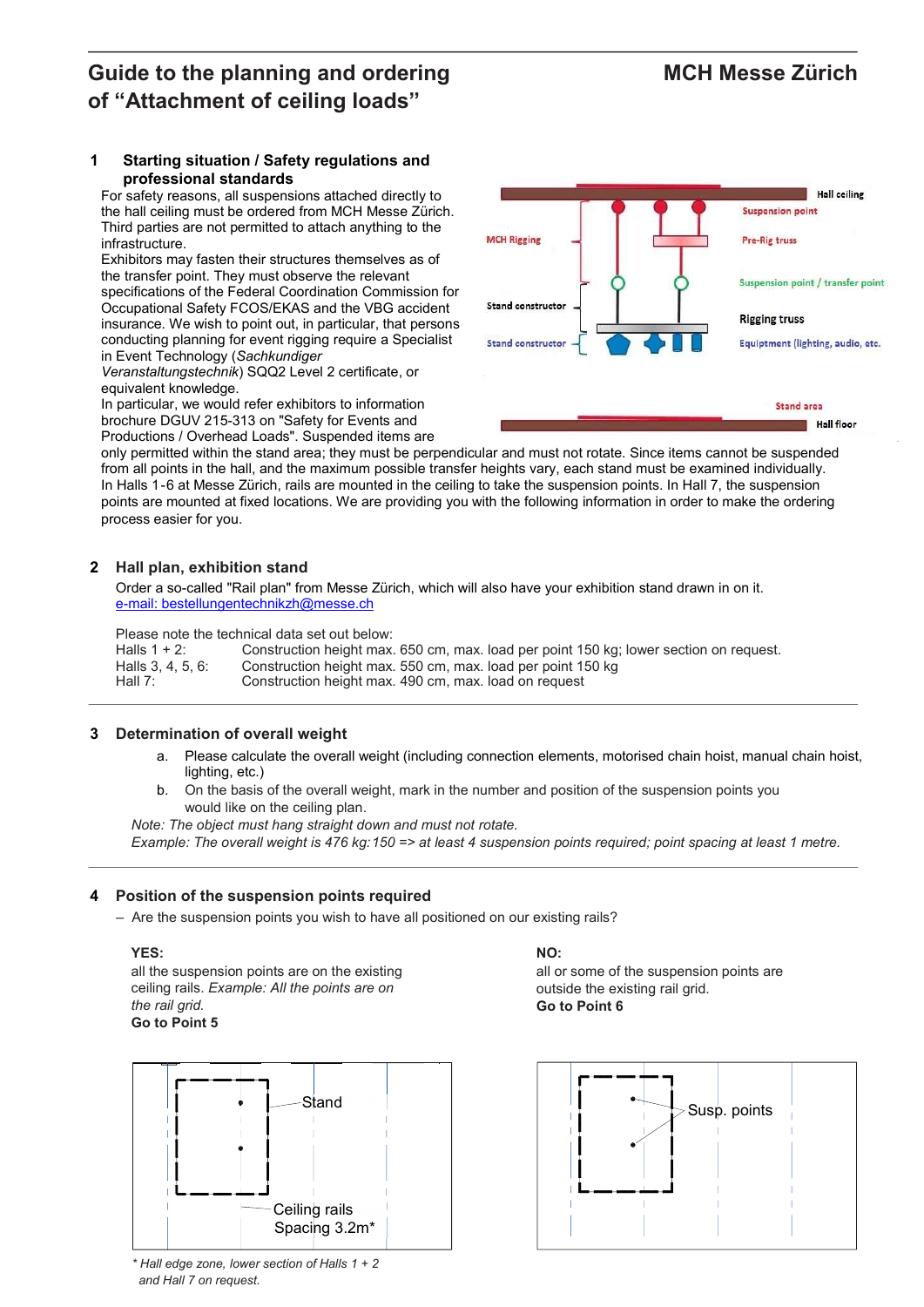### 5 On the rail grid: draw in the points, including the dimensions

Draw in all the points on the rail grid and mark in the distance from the stand boundary (zero point) towards the inside.





- a. Opt for one of the cable types that we offer. You can choose between:
- a) A height-adjustable cable



A frequently used cable, can be adjusted to any desired end height. Final adjustment made by person ordering it. Go to Point 6

b) Made-up cable



Always ends at the maximum construction height for the hall in question. (cannot be ordered for Hall 7).

### 6 Outside the rail grid: a pre-rig truss is required

If none or not all of the suspension points you require are on our existing rail grid, we can offer you an auxiliary crossbar (pre-rig truss).

a. Draw in all the points on the rail grid and mark in the distance from the stand boundary (zero point) towards the inside.





Please contact us if you have any questions: MCH Messe Zürich | befestigungenzh@messe.ch T +41 58 206 50 00 or continue with Point 7

### 7 Order form

Fill out the order form and send it, together with your plan, to: befestigungenzh@messe.ch The following documents must always be submitted with the order:

- Top view, with dimensions, of the suspension points on the stand area, observing the ceiling grid sent by MCH Messe Zurich.
- Overall weight determined with a parts list, static calculations for indeterminate systems and overhangs.